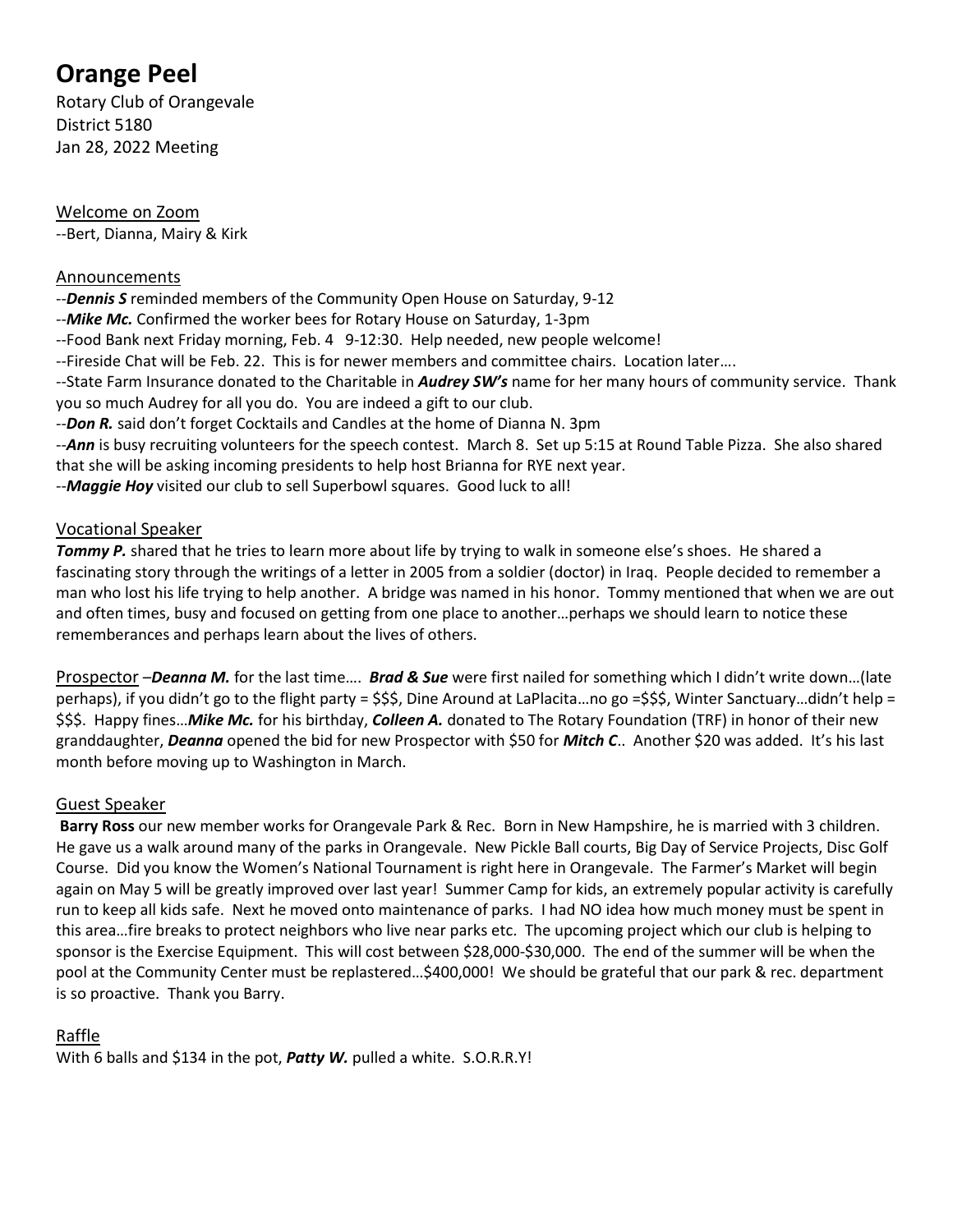#### Upcoming Speakers for February

--Feb. 4 – Club Assembly --Feb. 11 – Jeff Devoll…speaking about Camp Hope --Feb. 18 – Horacio Oroteza speaking about his life --Feb. 25 -- TBA

Jobs for Next Week Greeters – *Russ R. & Audrey SW.* (be there at 6:30am) Invocator – *Kirk C.* Vocational – *Russ R.* Raffle Ticket Seller – *Patty W.* (be there at 6:30am)

#### Thought for today…regarding community service

"I don't know what your destiny will be, but one thing I do know: the only ones among you who will be really happy are those who have sought and found how to serve." - Albert Schweitzer

Pictures following thanks to *Bob K. & Patty W.*

**……………………………..photos…next page….**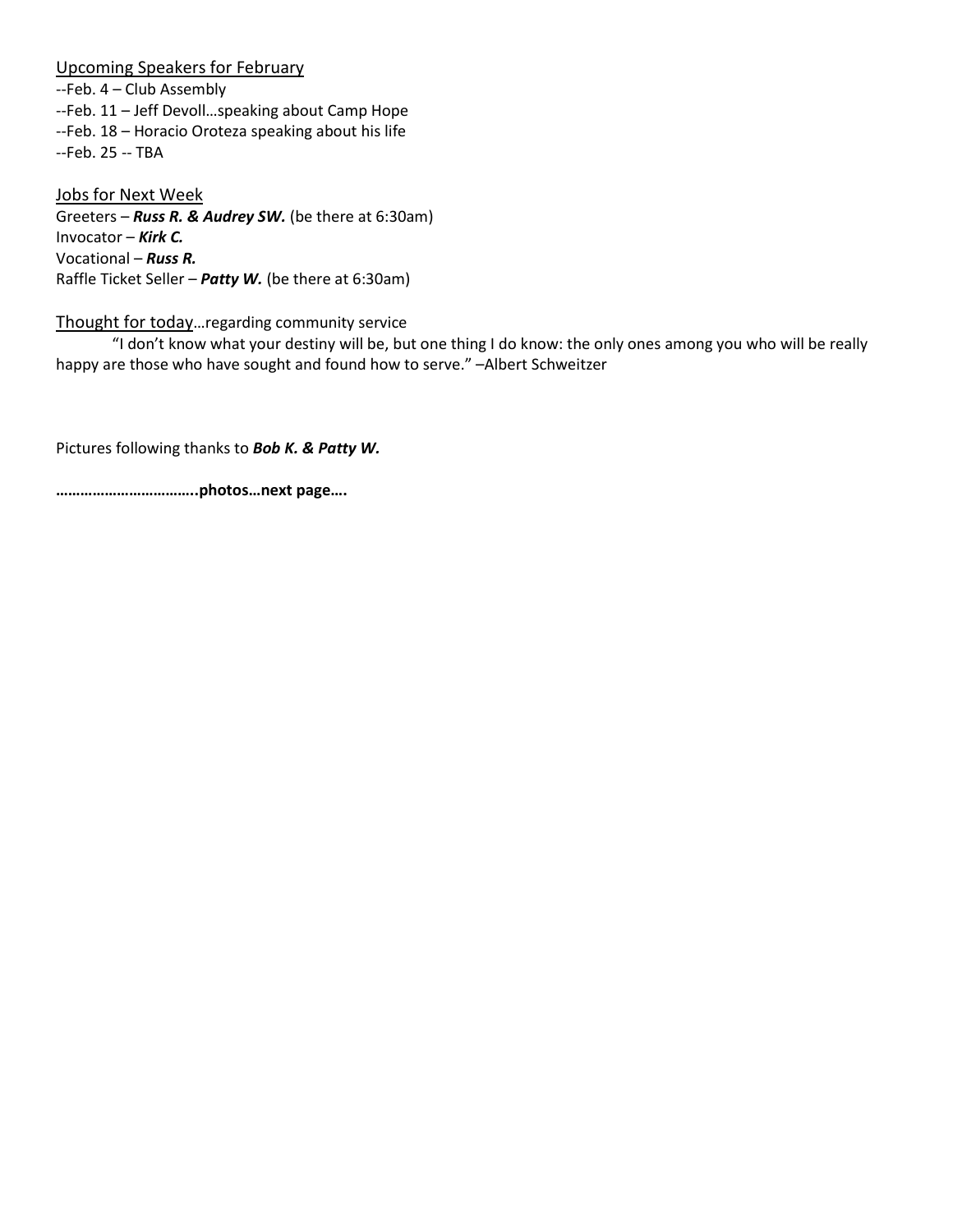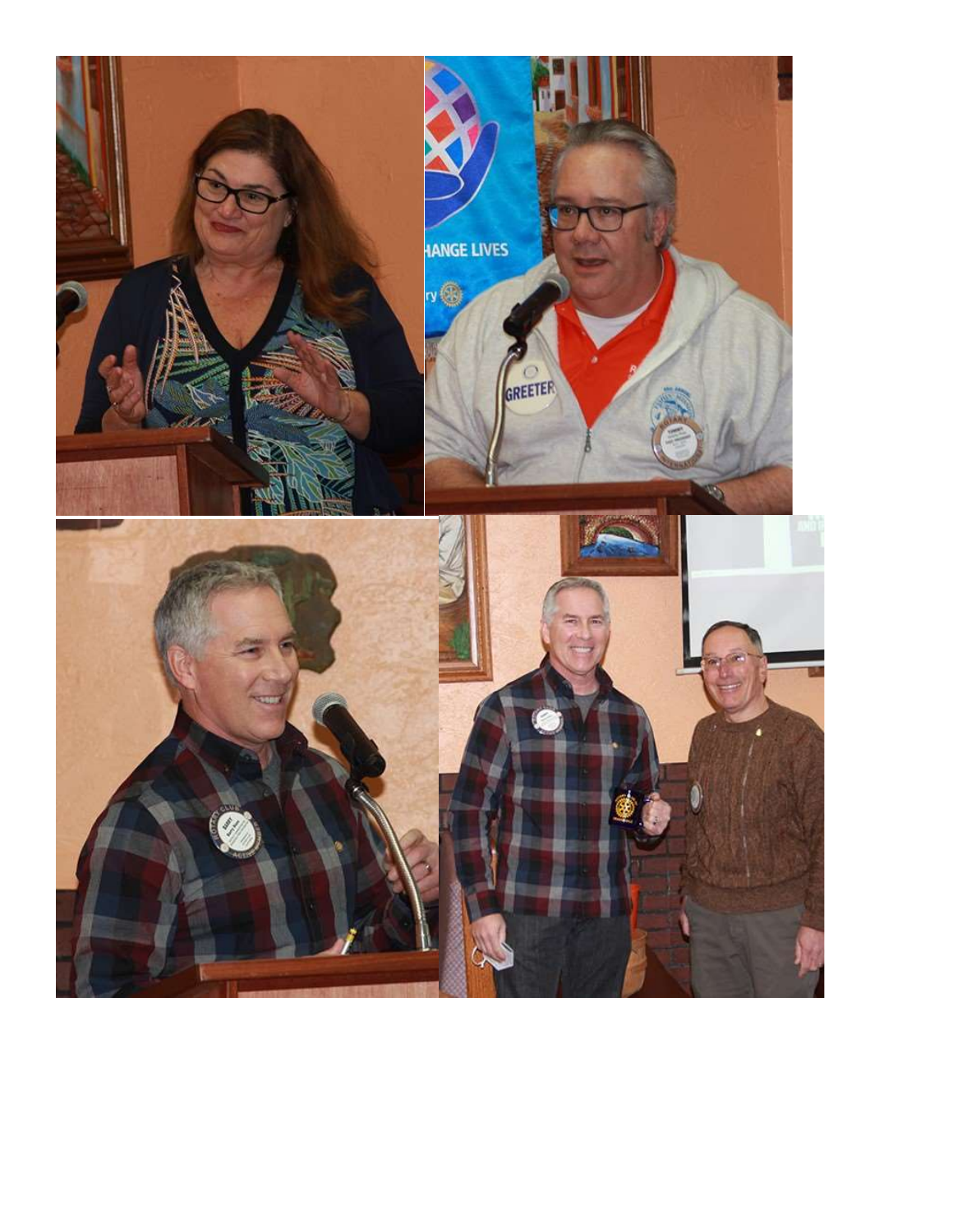